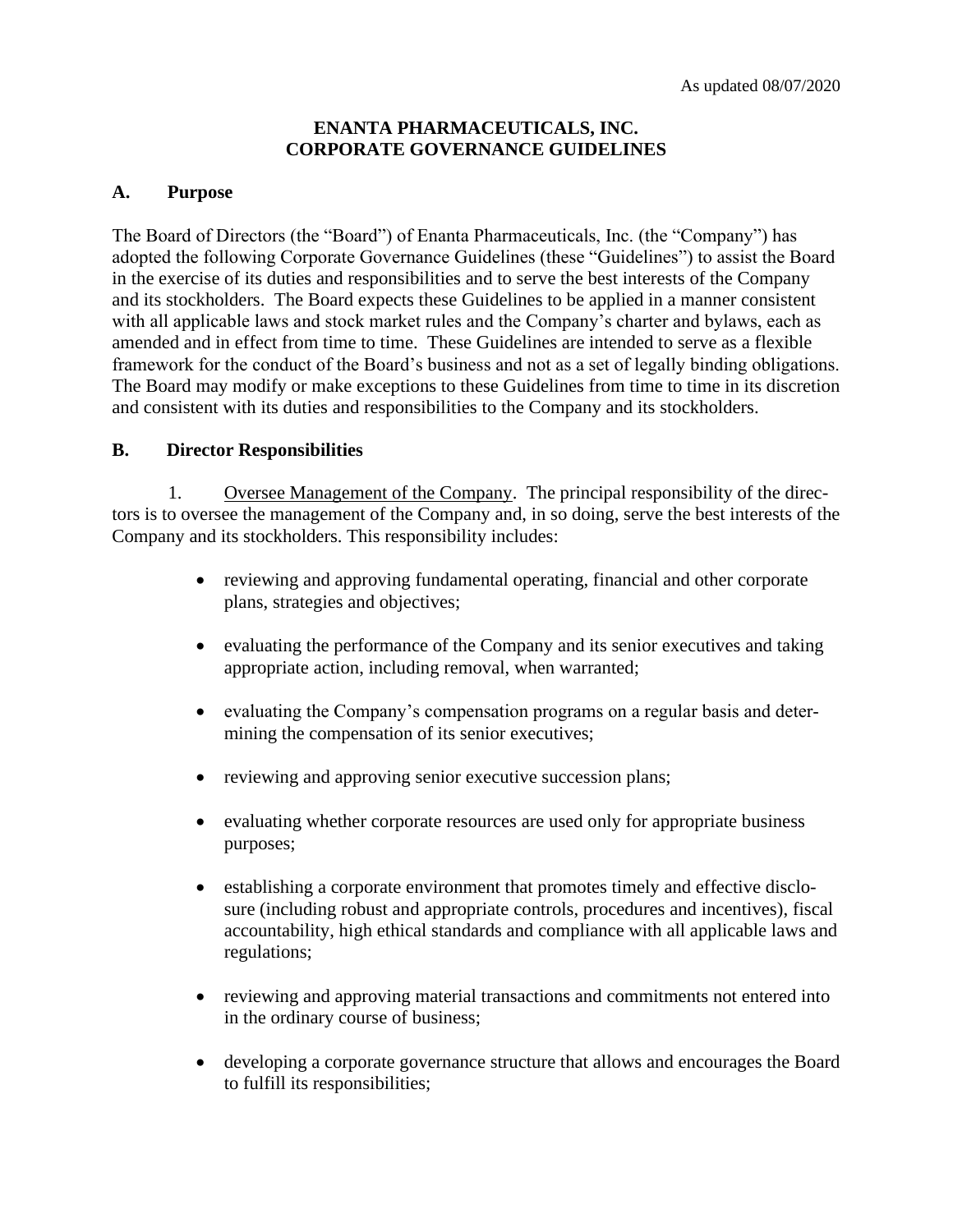- providing advice and assistance to the Company's senior executives; and
- evaluating the overall effectiveness of the Board and its committees.

2. Exercise Business Judgment. In discharging their duties of care, loyalty and candor, directors are expected to exercise their business judgment to act in what they believe to be the best interests of the Company and its stockholders.

3. Understand the Company and its Business. Directors should become and remain informed about the Company and its business, including the following:

- the principal operational and financial objectives, strategies and plans of the Company;
- the results of operations and financial condition of the Company;
- the relative standing of any business segments within the Company and as compared to competitors;
- the factors that determine the Company's success; and
- the risks and problems that affect the Company's business and prospects.

4. Establish Effective Systems. Directors are responsible for determining that effective systems are in place for the periodic and timely reporting to the Board on important matters concerning the Company, including the following:

- current business and financial performance, the degree of achievement of approved objectives and the need to address forward-planning issues;
- future business prospects and forecasts, including actions, facilities, personnel and financial resources required to achieve forecasted results;
- financial statements, with segment or divisional breakdowns, if appropriate;
- compliance programs to assure the Company's compliance with law and corporate policies;
- material litigation and governmental and regulatory matters; and
- monitoring and, where appropriate, responding to communications from stockholders.

Directors should also periodically review the integrity of the Company's internal control and management information systems.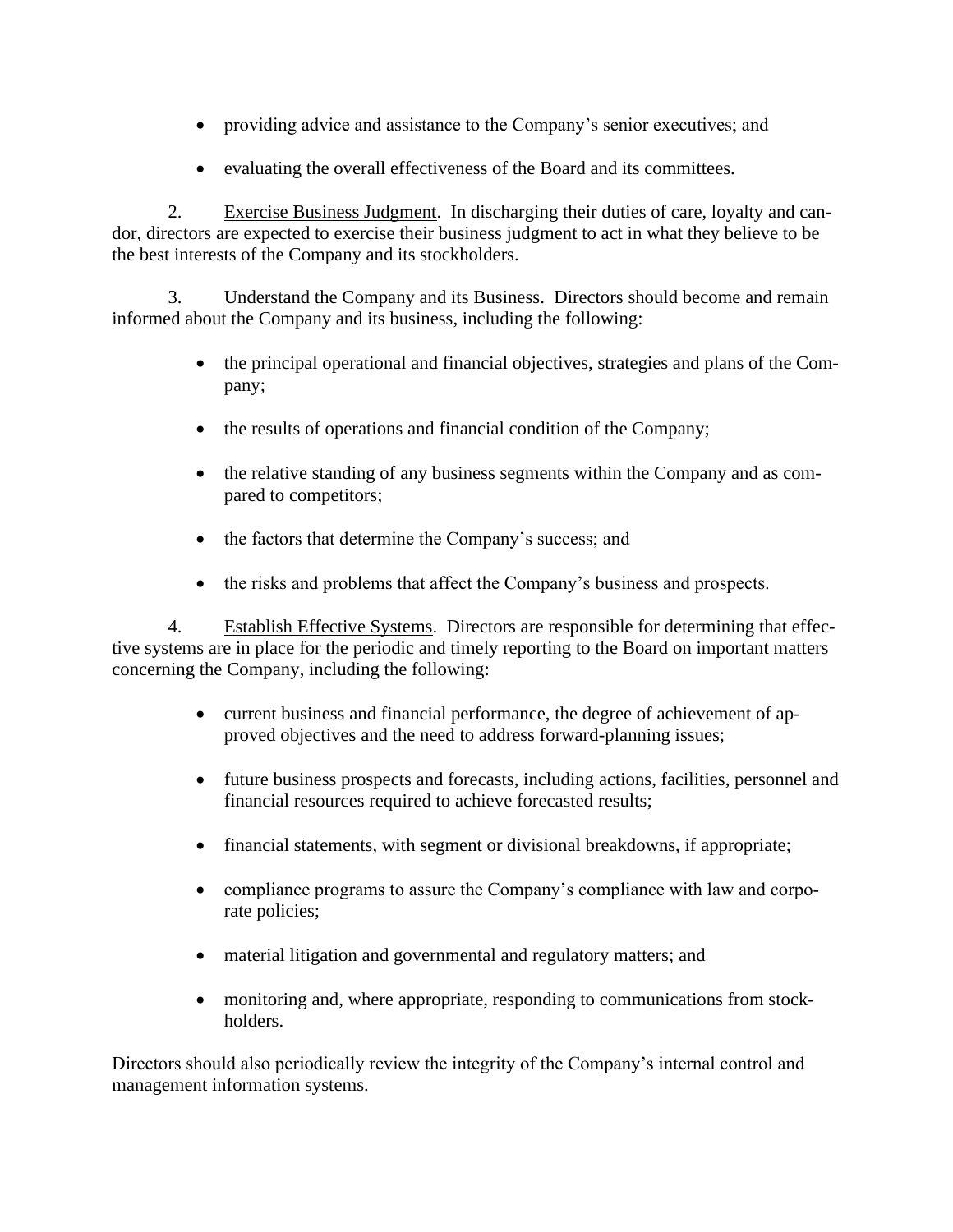5. Board, Stockholder and Committee Meetings. Directors are responsible for attending Board meetings, meetings of committees on which they serve and the annual meeting of stockholders, and devoting the time needed, and meeting as frequently as necessary, to discharge their responsibilities properly.

6. Reliance on Management and Advisors; Indemnification. The directors are entitled to rely on the Company's senior executives and its outside advisors, auditors and legal counsel, except to the extent that they have reason to believe such reliance is not warranted. The directors are also entitled to Company-provided indemnification, statutory exculpation and directors' and officers' liability insurance.

# **C. Director Qualification Standards**

1. Independence. Except as may otherwise be permitted by NASDAQ Stock Market ("NASDAQ") rules, a majority of the members of the Board shall be independent directors. To be considered independent: (1) a director must be independent as determined under Section 5605 of the NASDAQ Marketplace Rules and (2) in the Board's judgment, the director must not have a material relationship with the Company (either directly or as a partner, stockholder or officer of an organization that has a relationship with the Company).

The Board has established guidelines to assist it in determining whether a director has a material relationship with the Company. Under these guidelines, a director will not be considered to have a material relationship with the Company if (1) he or she is independent as determined under Section 5605 of the NASDAQ Marketplace Rules and (2) he or she:

- (i) is an executive officer of another company which is indebted to the Company, or to which the Company is indebted, unless the total amount of either company's indebtedness to the other is more than one percent of the total consolidated assets of the company he or she serves as an executive officer, or
- (ii) serves as an officer, director or trustee of a tax exempt organization, unless the Company's discretionary contributions to such organization are more than the greater of \$1 million or 2% of that organization's consolidated gross revenues. (The Company's automatic matching of employee charitable contributions will not be included in the amount of the Company's contributions for this purpose.)

In addition, ownership of a significant amount of the Company's stock, by itself, does not constitute a material relationship.

For relationships not covered by the guidelines set forth above, the determination of whether a material relationship exists shall be made by the other members of the Board of Directors who are independent as defined above.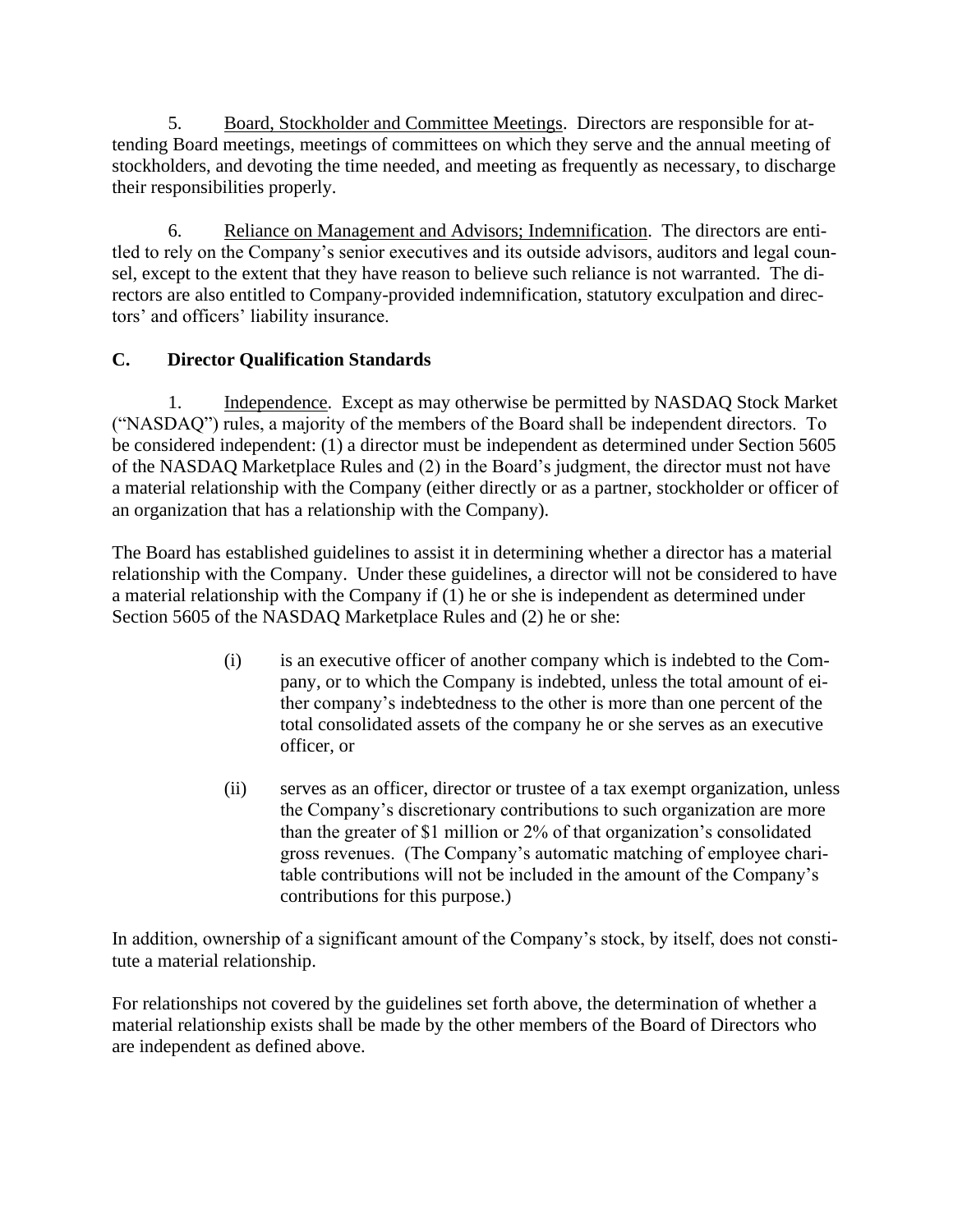2. Size of the Board. The Board believes that its current size is appropriate given the Company's present circumstances, but that a smaller or larger Board may be appropriate at any given time, depending on circumstances and changes in the Company's business.

3. Other Directorships. A director shall limit the number of other public company boards on which he or she serves so that he or she is able to devote adequate time to his or her duties to the Company, including preparing for and attending meetings. Directors should advise the Chairman of the Board, if one is appointed, and the Chairman of the Nominating and Corporate Governance Committee in advance of accepting an invitation to serve on another public company board. Service on boards and/or committees of other organizations shall comply with the Company's conflict of interest policies, including its Related Person Transactions Policy.

4. Tenure. The Board does not believe it should establish term limits. Term limits could result in the loss of directors who have been able to develop, over a period of time, increasing insight into the Company and its operations and an institutional memory that benefit the entire membership of the Board as well as management. As an alternative to term limits, the Nominating and Corporate Governance Committee shall review each director's continuation on the Board at least once every three years. This will allow each director the opportunity to conveniently confirm his or her desire to continue as a member of the Board and allow the Company to conveniently replace directors who are no longer interested or effective.

5. Lead Director. In the event that the Chairman of the Board is not an independent director, the Nominating and Corporate Governance Committee may designate an independent director to serve as "Lead Director," who shall be approved by a majority of the independent directors.

The Lead Director, if one is appointed, shall:

- chair any meeting of the non-management or independent directors in executive session;
- meet with any director who is not adequately performing his or her duties as a member of the Board or any committee;
- facilitate communications between other members of the Board and the Chairman of the Board and/or the Chief Executive Officer; however, each director is free to communicate directly with the Chairman of the Board and with the Chief Executive Officer;
- work with the Chairman of the Board and/or the Chief Executive Officer in the preparation of the agenda for each Board meeting and in determining the need for special meetings of the Board; and
- otherwise consult with the Chairman of the Board and/or the Chief Executive Officer on matters relating to corporate governance and Board performance.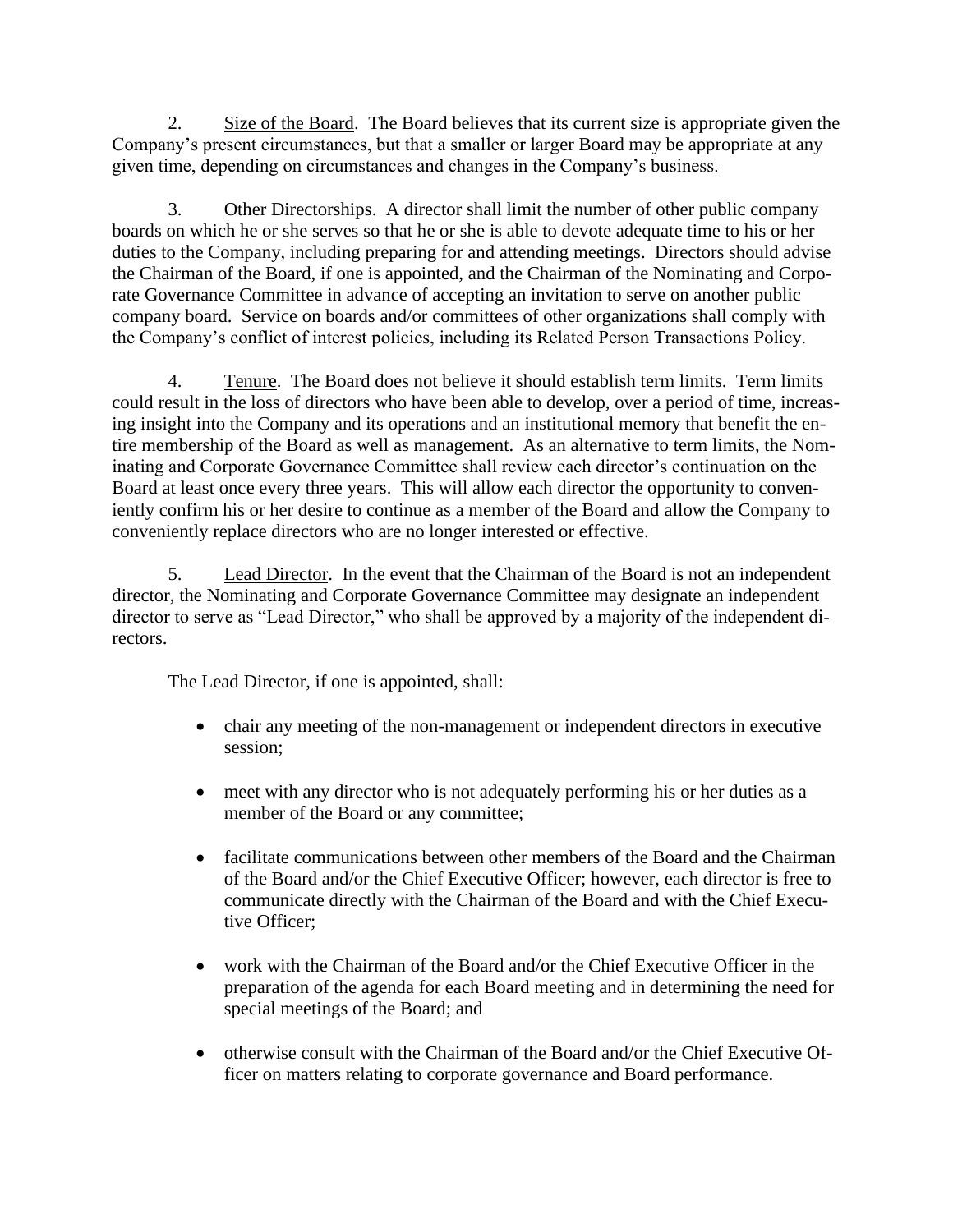Unless the Board determines otherwise, an individual will serve as Lead Director for no more than three consecutive years.

6. Separation of the Offices of Chairman and Chief Executive Officer. The Board does not believe it should establish a policy on whether the offices of Chairman of the Board and Chief Executive Officer should be separate and, if they are to be separate, whether the Chairman of the Board should be selected from among the independent directors or should be an employee of the Company.

7. Selection of New Director Candidates. Except where the Company is legally required by contract, bylaw or otherwise to provide third parties with the ability to nominate directors, the Nominating and Corporate Governance Committee shall be responsible for (i) identifying individuals qualified to become Board members, consistent with criteria approved by the Board, and (ii) recommending to the Board the persons to be nominated for election as directors at any meeting of stockholders and the persons to be elected by the Board to fill any vacancies on the Board. Director nominees shall be considered for recommendation by the Nominating and Corporate Governance Committee in accordance with these Guidelines, the policies and principles in its charter and the criteria set forth in Attachment A to these Guidelines. It is expected that the Nominating and Corporate Governance Committee will have direct input from the Chairman of the Board, if one is appointed, the Chief Executive Officer and the Lead Director, if one is appointed.

8. Extending the Invitation to a New Director Candidate to Join the Board. The invitation to join the Board should be extended either by the Chairman of the Board or the Lead Director, on behalf of the Board, or the Chairman of the Nominating and Corporate Governance Committee, on behalf of such Committee. Unauthorized approaches to prospective directors can be premature, embarrassing and harmful.

9. Resignation; Change of Responsibility of Director; Retirement. Any director who retires from his or her principal current employment, or who materially changes his or her current position, should offer to tender his or her resignation to the Board. The Nominating and Corporate Governance Committee shall then recommend to the Board whether the Board should accept the offer to resign in light of his or her new status. The resignation or retirement of any Director from the Board, whether intended to have effect immediately or at a designated date in the future, shall not be given effect unless and until it is delivered in writing to the Secretary of the Company.

10. Former Chief Executive Officer's Board Membership. The Board believes that the continuation of a former Chief Executive Officer of the Company on the Board is a matter to be decided in each individual instance by the Board, upon recommendation of the Nominating and Corporate Governance Committee. Accordingly, when the Chief Executive Officer ceases to serve in that position, he or she will be expected to resign from the Board if so requested by the Board, upon recommendation of the Nominating and Corporate Governance Committee.

11. Involvement of Director in Certain Legal Proceedings. Any director who becomes involved in legal proceedings requiring disclosure under paragraphs 2 through 6 of Item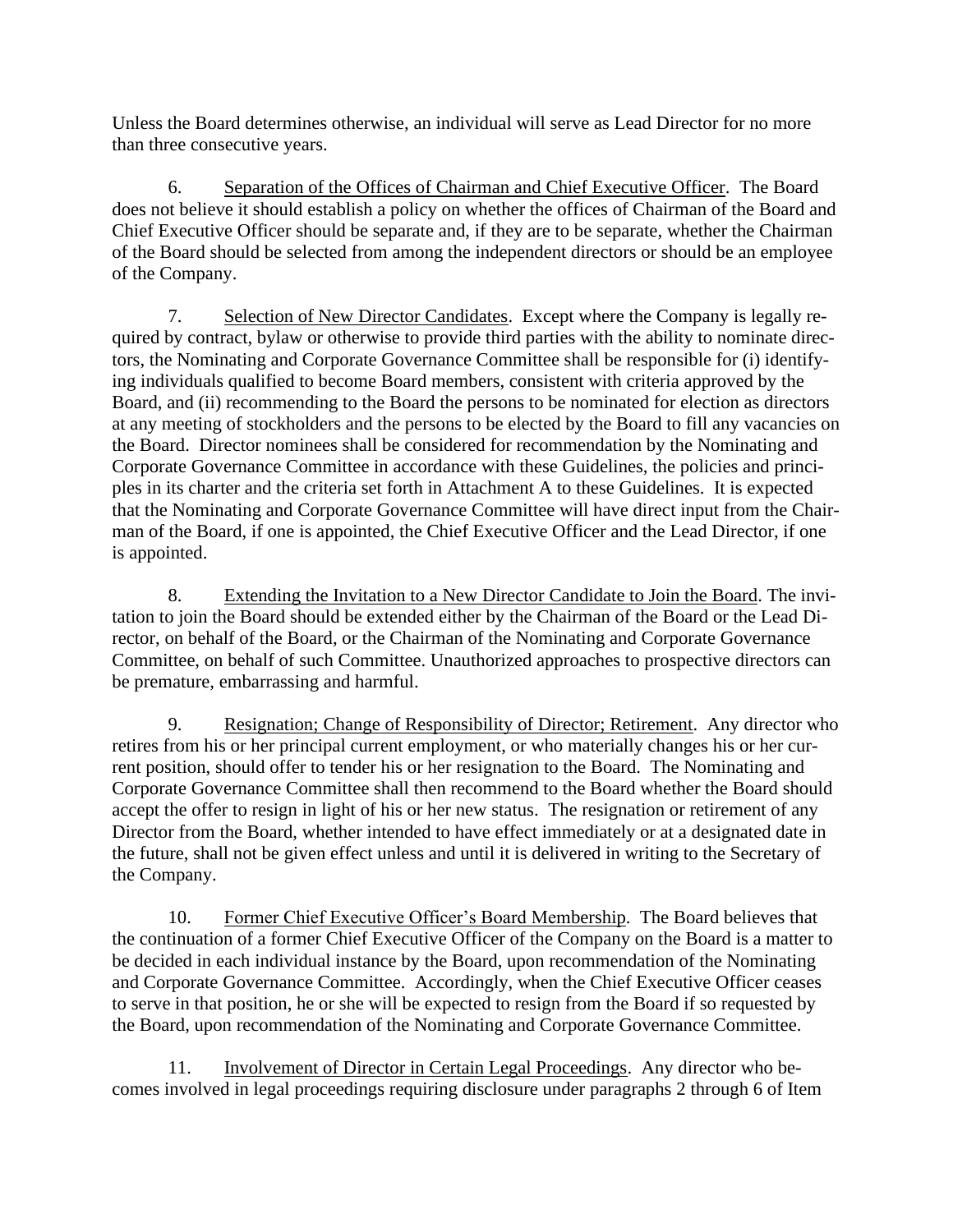401(f) of Regulation S-K, or the successors to such provisions, should offer to tender his or her resignation to the Board. The Nominating and Corporate Governance Committee shall then recommend to the Board whether the Board should accept the offer to resign in light of all relevant circumstances.

12. Director Emeritus. The Board, in its sole discretion, may appoint a director to the status of Director Emeritus upon his or her voluntary departure from the Board. The status of Director Emeritus shall be solely honorary, and shall not confer or entail any of the legal rights or responsibilities of a director.

# **D. Board Meetings**

1. Selection of Agenda Items. The Chairman of the Board or, if one is not appointed, the Chief Executive Officer shall approve the agenda for each Board meeting. Each Board member is free to suggest the inclusion of agenda items and is free to raise at any Board meeting subjects that are not on the agenda for that meeting.

2. Frequency and Length of Meetings. The Chairman of the Board or, if one is not appointed, the Chief Executive Officer, in consultation with the members of the Board, shall determine the frequency and length of the Board meetings. Special meetings may be called from time to time as determined by the needs of the business.

3. Advance Distribution of Materials. Information and data that are important to the Board's understanding of the business to be conducted at a Board or committee meeting should generally be distributed in writing to the directors before the meeting, and directors should review these materials in advance of the meeting. The Board acknowledges that certain items to be discussed at a Board or committee meeting may be of an extremely confidential or time-sensitive nature and that the distribution of materials on these matters prior to meetings may not be appropriate or practicable.

4. Executive Sessions. The "independent" directors, as defined by the rules of the NASDAQ, shall meet in executive session at least twice a year to discuss, among other matters, the performance of the Chief Executive Officer. The independent directors will meet in executive session at other times at the request of any independent director. Absent unusual circumstances, these sessions shall be held in conjunction with regular Board meetings. The director who presides at these meetings shall be the Lead Director if there is one, and if not, shall be chosen by the independent directors, and his or her name shall be disclosed in the annual meeting proxy statement.

5. Attendance of Non-Directors at Board Meetings. The Board encourages the senior executives of the Company to, from time to time, bring Company personnel into Board meetings who (i) can provide additional insight into the items being discussed because of personal involvement in these areas or (ii) should be given exposure to the Board.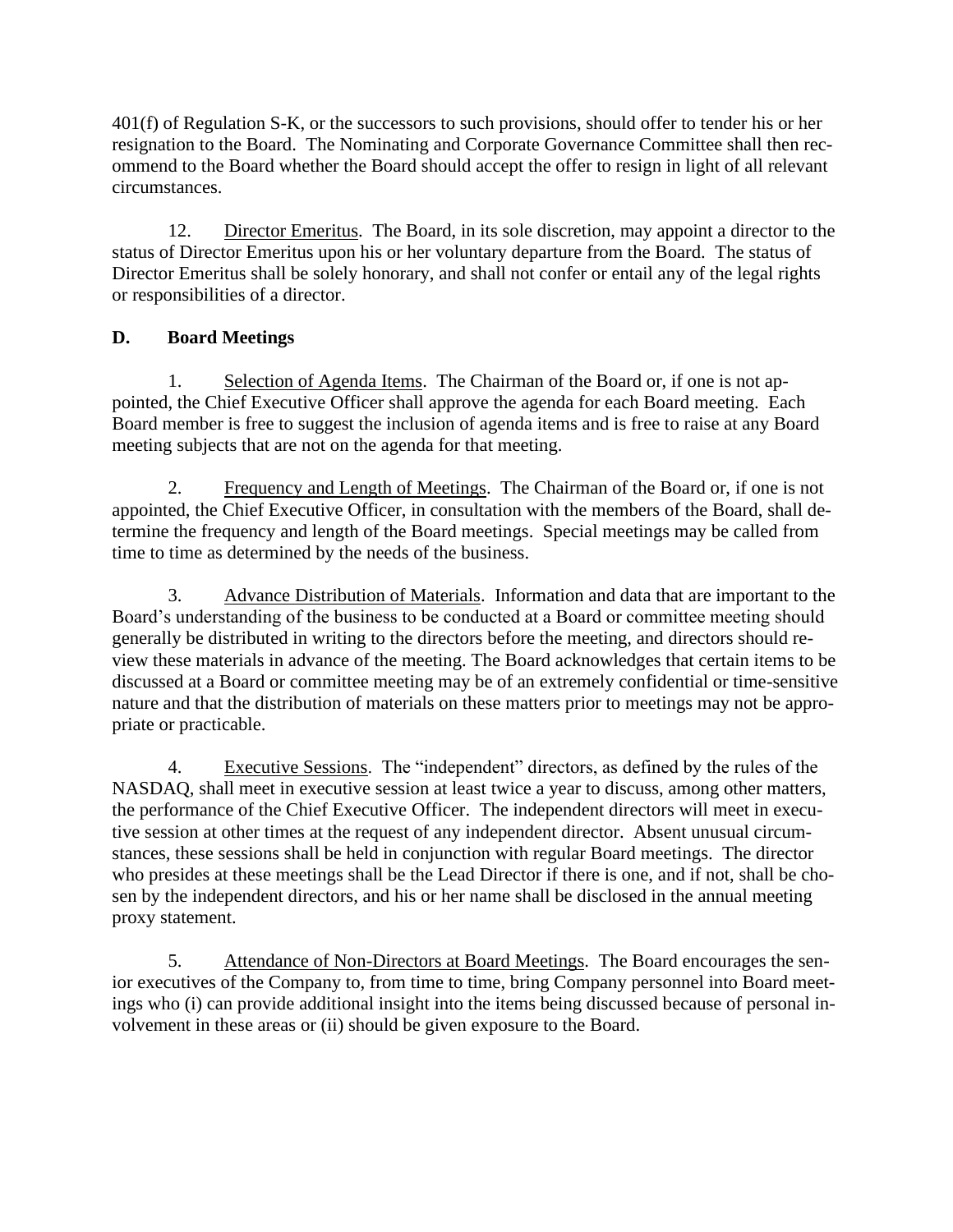### **E. Board Committees**

1. Key Committees. The Board shall have at all times an Audit Committee, a Compensation Committee and a Nominating and Corporate Governance Committee. Each such committee shall have a charter that has been approved by the Board. The Board may, from time to time, establish or maintain additional committees as necessary or appropriate.

2. Assignment and Rotation of Committee Members. The Nominating and Corporate Governance Committee shall be responsible for recommending to the Board the directors to be appointed to each committee of the Board. Except as otherwise permitted by the applicable rules of the SEC and NASDAQ, each member of the Audit Committee, the Compensation Committee and the Nominating and Corporate Governance Committee shall be an "independent director" as defined by such rules.

3. Committee Charters. In accordance with the applicable rules of the NASDAQ, the charters of the Audit Committee, the Compensation Committee and the Nominating and Corporate Governance Committee shall set forth the purposes, goals and responsibilities of the committees as well as qualifications for committee membership, procedures for committee member appointment and removal, committee structure and operations and committee reporting to the Board. The Board shall, from time to time as it deems appropriate, review and reassess the adequacy of each charter and make appropriate changes.

4. Selection of Agenda Items. The chairman of each committee, in consultation with the committee members, shall develop the committee's agenda. At the beginning of the year each committee shall establish a schedule of subjects to be discussed during the year (to the extent practicable). The schedule for each committee meeting shall be furnished to all directors.

5. Frequency and Length of Committee Meetings. The chairman of each committee, in consultation with the committee members, shall determine the frequency and length of the committee meetings consistent with any requirements set forth in the committee's charter. Special meetings may be called from time to time as determined by the needs of the business and the responsibilities of the committees.

# **F. Director Access to Management and Independent Advisors**

1. Access to Officers and Employees. Directors have full and free access to officers and employees of the Company. Any meetings or contacts that a director wishes to initiate may be arranged through the Chief Executive Officer or directly by the director. The directors shall use their judgment to ensure that any such contact is not disruptive to the business operations of the Company and shall, to the extent appropriate, copy the Chief Executive Officer on any written communications between a director and an officer or employee of the Company.

2. Access to Independent Advisors. The Board and each committee have the power to hire and consult with independent legal, financial or other advisors for the benefit of the Board or such committee, as they may deem necessary, without consulting or obtaining the approval of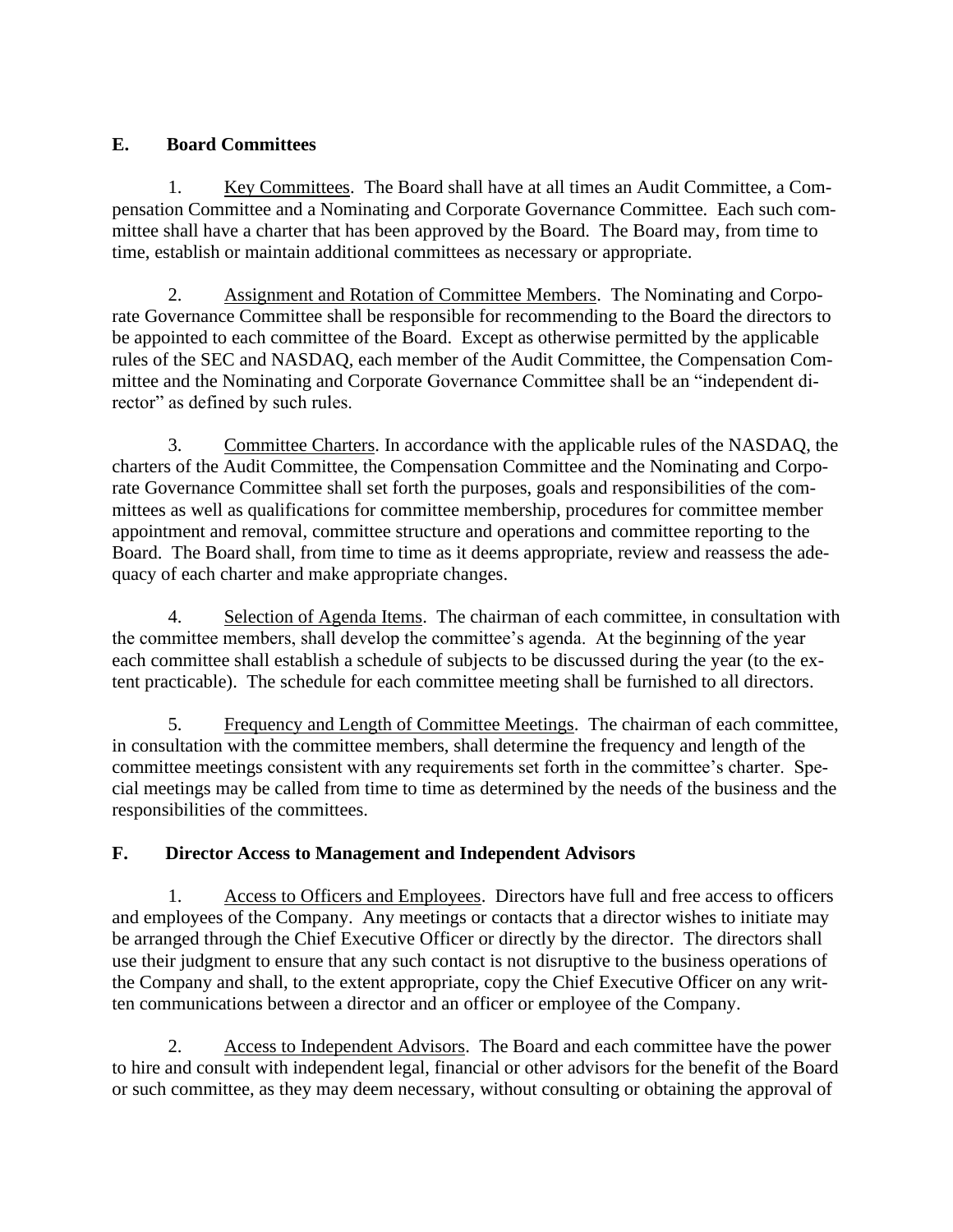any officer of the Company in advance. In the discretion of the Board or applicable committee, such independent advisors may, but need not, be the regular advisors to the Company. The Board or any such committee is empowered, without further action by the Company, to cause the Company to pay the compensation of such advisors as established by the Board or any such committee.

# **G. Director Compensation**

1. Role of Board and Compensation Committee. The form and amount of director compensation shall be determined by the Board in accordance with the policies and principles set forth below. The Compensation Committee shall conduct an annual review of the compensation of the Company's directors. The Compensation Committee shall consider that questions as to directors' independence may be raised if director compensation and perquisites exceed customary levels, if the Company makes substantial charitable contributions to organizations with which a director is affiliated or if the Company enters into consulting contracts or business arrangements with (or provides other indirect forms of compensation to) a director or an organization with which the director is affiliated.

2. Form of Compensation. The Board believes that directors should be incentivized to focus on long-term stockholder value. Including equity as part of director compensation helps align the interest of directors with those of the Company's stockholders.

3. Amount of Consideration. The Company seeks to attract exceptional talent to its Board. Therefore, the Company's policy is to compensate directors competitively relative to comparable companies. The Company's management shall, from time to time, present a comparison report to the Board, comparing the Company's director compensation with that of comparable companies. The Board believes that it is appropriate for the Chairman of the Board and the chairmen and members of the committees to receive additional compensation for their services in those positions.

4. Director Stock Ownership. The Board believes that each director should acquire and hold shares of Company stock in an amount that is meaningful and appropriate to such director. Therefore, the Board may establish a target for stock ownership by each director and a time period during which this target is to be met.

5. Employee Directors. Directors who are also employees of the Company shall receive no additional compensation for Board or committee service.

# **H. Director Orientation and Continuing Education**

1. Director Orientation. The Board and the Company's management shall conduct a mandatory orientation program for new directors. The orientation program shall include presentations by management to familiarize new directors with the Company's strategic plans, its significant financial, accounting and risk management issues, its compliance programs, its code of business conduct and ethics, its principal officers, its internal and independent auditors and its General Counsel and outside legal advisors. In addition, the orientation program shall include a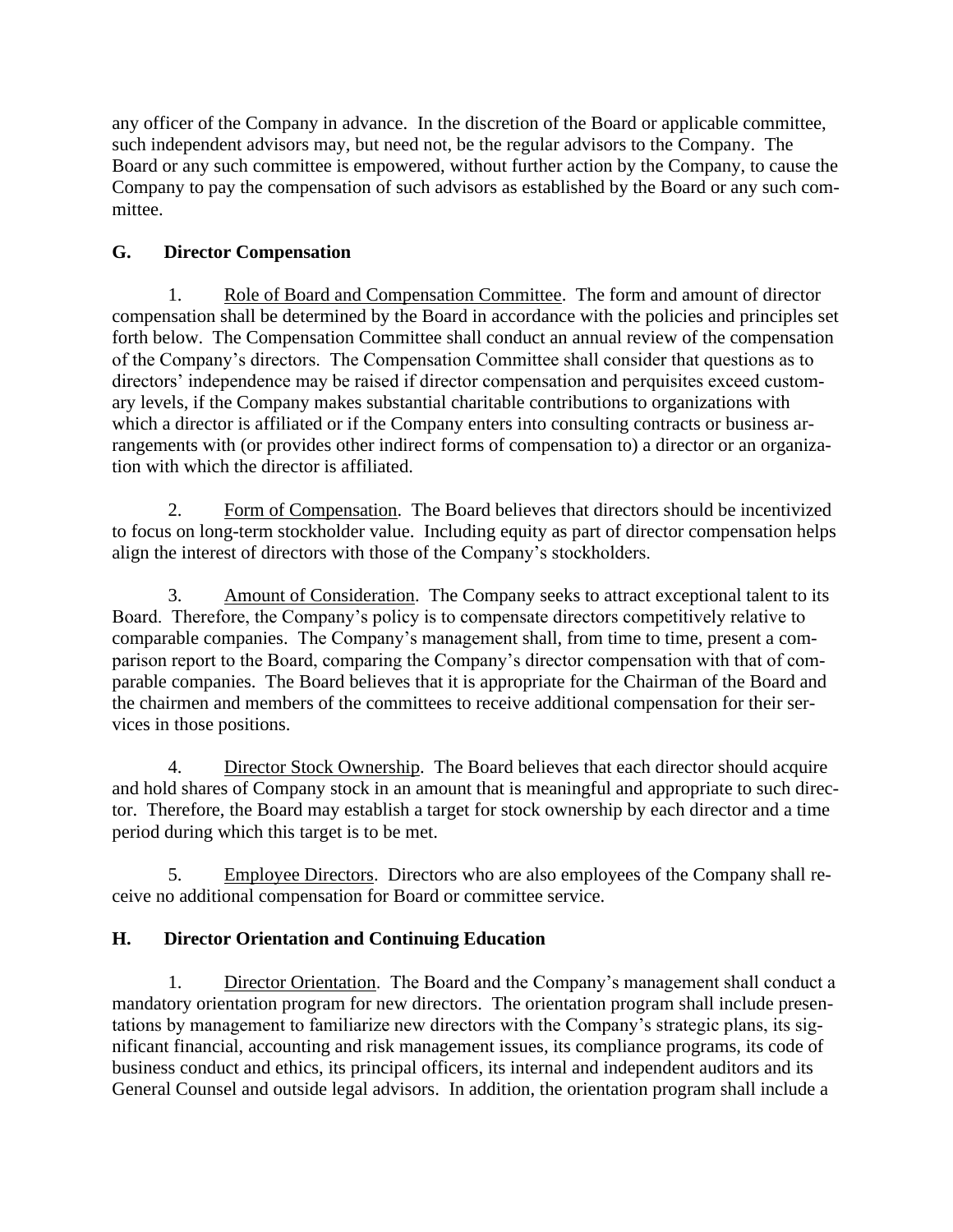review of the Company's expectations of its directors in terms of time and effort, a review of the directors' fiduciary duties and visits to Company headquarters and, to the extent practical, certain of the Company's significant facilities. All other directors are also invited to attend the orientation program.

2. Continuing Education. Each director is encouraged to be involved in continuing director education on an ongoing basis to enable him or her to better perform his or her duties and to recognize and deal appropriately with issues that arise. The Company shall pay all reasonable expenses related to continuing director education.

# **I. Management Evaluation and Succession**

1. Selection of Chief Executive Officer. The Board selects the Company's Chief Executive Officer in the manner that it determines to be in the best interests of the Company's stockholders.

2. Evaluation of Senior Executives. The Compensation Committee shall be responsible for overseeing the evaluation of the Company's senior executives. In conjunction with the Audit Committee, in the case of the evaluation of the senior financial executives, the Compensation Committee shall determine the nature and frequency of the evaluation and the persons subject to the evaluation, supervise the conduct of the evaluation and prepare assessments of the performance of the Company's senior executives, to be discussed with the Board periodically. The Board shall review the assessments to ensure that the senior executives areproviding the best leadership for the Company over both the long- and short-term.

3. Succession of Senior Executives. The Nominating and Corporate Governance Committee shall be responsible for overseeing an annual evaluation of succession planning for senior executives.

# **J. Annual Performance Evaluation of the Board**

The Nominating and Corporate Governance Committee shall oversee an annual selfevaluation of the Board to determine whether it and its committees are functioning effectively. The Nominating and Corporate Governance Committee shall determine the nature of the evaluation, supervise the conduct of the evaluation and prepare an assessment of the Board's performance, to be discussed with the Board. The purpose of this process is to improve the effectiveness of the Board and its committees and not to target individual Board members.

### **K. Board Interaction with Stockholders, Institutional Investors, the Press, Customers, Etc.**

The Board believes that the Chief Executive Officer and his or her designees speak for the Company. Individual Board members may, from time to time, meet or otherwise communicate with various constituencies that are involved with the Company. It is, however, expected that Board members would do so with the knowledge of and, absent unusual circumstances or as contemplated by the committee charters, only at the request of the Company's senior executives.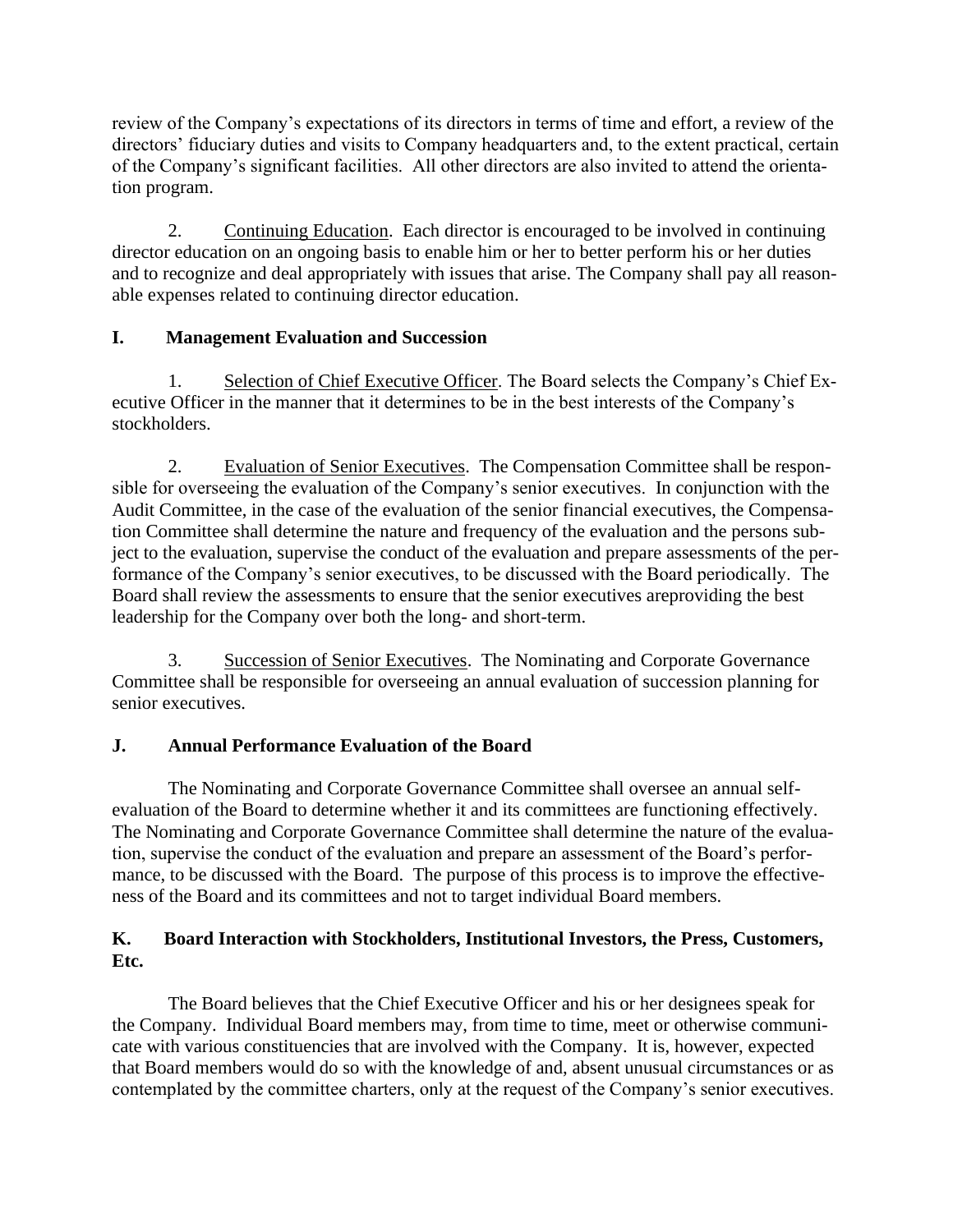The Board will give appropriate attention to written communications that are submitted by stockholders and other interested parties, and will respond if and as appropriate. Absent unusual circumstances or as contemplated by the committee charters, the Chairman of the Board (if an independent director), or the Lead Director (if one is appointed), or otherwise the Chairman of the Nominating and Corporate Governance Committee shall, subject to advice and assistance from the General Counsel or outside legal counsel, (1) be primarily responsible for monitoring communications from stockholders and other interested parties, and (2) provide copies or summaries of such communications to the other directors as he or she considers appropriate.

#### **L. Periodic Review of the Corporate Governance Guidelines**

The Nominating and Corporate Governance Committee shall, from time to time as it deems appropriate, review and reassess the adequacy of these Guidelines and recommend any proposed changes to the Board for approval.